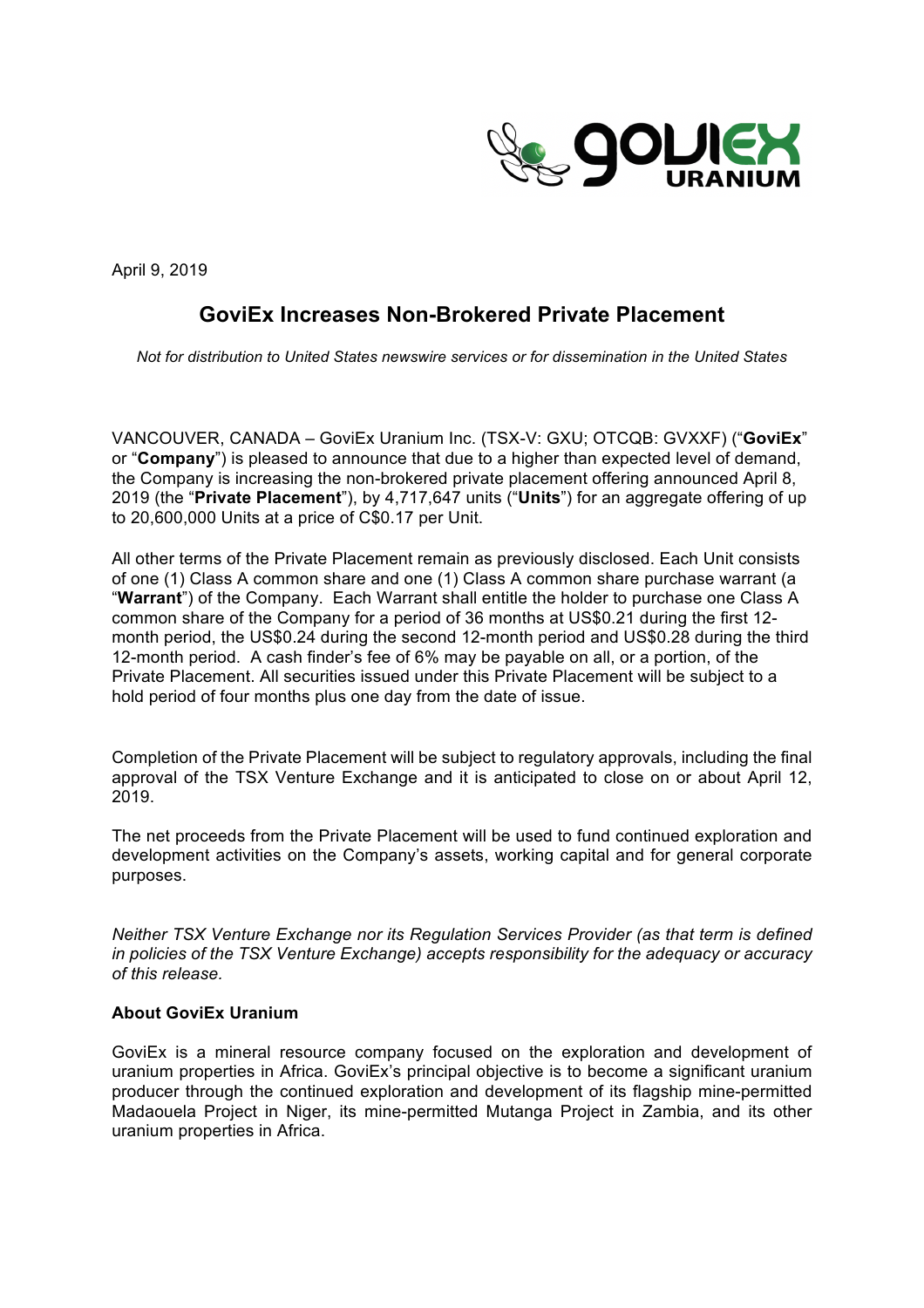## **Information Contacts**

Govind Friedland, Executive Chairman Daniel Major, Chief Executive Officer +1-604-681-5529 info@goviex.com www.goviex.com

## **Cautionary Statement Regarding Forward-Looking Statements**

This news release may contain forward-looking information within the meaning of applicable securities laws. All information and statements other than statements of current or historical facts contained in this news release are forward-looking information.

Forward-looking statements are subject to various risks and uncertainties concerning the specific factors disclosed here and elsewhere in GoviEx's periodic filings with Canadian securities regulators. When used in this news release, words such as "will", "could", "plan", "estimate", "expect", "intend", "may", "potential", "should," and similar expressions, are forward- looking statements. Information provided in this document is necessarily summarized and may not contain all available material information.

Forward-looking statements include those with respect to the Company's ability to complete the Private Placement, the proposed closing date and anticipated use of the proceeds of the Private Placement.

Although the Company believes the expectations reflected in such forward-looking statements are based on reasonable assumptions, it can give no assurances that its expectations will be achieved. Such assumptions, which may prove incorrect, include the following: (i) GoviEx will be successful in its efforts to identify and secure subscribers under the Private Placement; (ii) the subscribers under the Private Placement will complete the subscriptions they have agreed to make under their subscription agreements; (iii) all necessary corporate and regulatory approvals, including TSX Venture Exchange acceptance, will be obtained for the Private Placement; (iv) the Private Placement will close on or about the date as anticipated; and (vi) the price of uranium will remain sufficiently high and the costs of advancing the Company's mining projects sufficiently low so as to permit GoviEx to implement its business plans in a profitable manner

Factors that could cause actual results to differ materially from expectations include (i) the inability or unwillingness of subscribers to the Private Placement to complete their subscriptions; (ii) the Company's failure to make effective use of the proceeds of the Private Placement; (iii) the failure of the Company's projects, for technical, logistical, labourrelations, or other reasons; (iv) the Company's inability to obtain TSX Venture Exchange acceptance of the Private Placement; (v) a decrease in the price of uranium below what is necessary to sustain the Company's operations; (vi) an increase in the Company's operating costs above what is necessary to sustain its operations; (vii) accidents, labour disputes, or the materialization of similar risks; (viii) a deterioration in capital market conditions that prevents the Company from raising the funds it requires on a timely basis; and (ix) generally, the Company's inability to develop and implement a successful business plan for any reason.

In addition, the factors described or referred to in the section entitled "Financial Risks and Management Objectives" in the MD&A for the year ended December 31, 2017, of GoviEx,